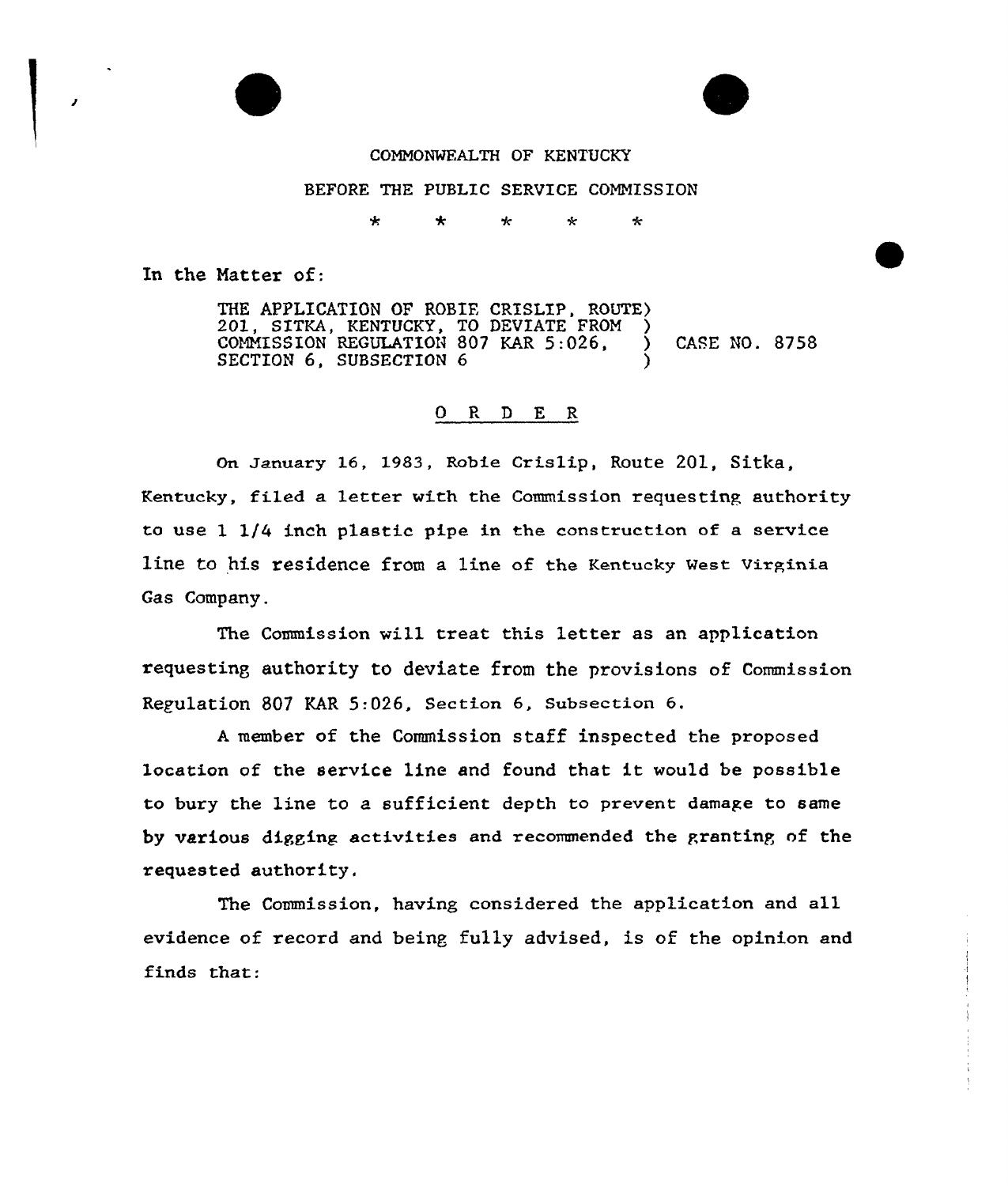l. <sup>A</sup> hearing to consider the merits of the application will not be necessary.

2. Nr. Crislip should be granted permission to use 1 1/4 inch plastic pipe in lieu of black steel pipe provided the pipe is of an approved type and the entire service line is buried a minimum of 36 inches.

3. The completed service line installation should be inspected by Commission staff prior to the filling of the ditch.

4. Mr. Crislip should notify the Commission when construction is sufficiently completed to allow for the above inspection.

5. The plastic pipe should be installed by persons who qualify under the requirements of 49 CFR 192.285.

6. This service line should be used only to serve one dwelling as required by state law.

7. Nx. Crislip should meet all other requirements of Public Service Commission Regulation 807 KAR 5:026, Section 6, in his installations.

IT IS THEREFORE ORDERED that Robie Crislip be and he hereby is granted authority to deviate from Public Service Commission Regulation 807 KAR 5:026, Section 6, Subsection 6, and to install 1 1/4 inch plastic pipe of an approved type for his service line, said pipe to be buried a minimum of 36 inches.

TT IS FURTHER ORDERED that Robie Crislip shall notify the Commission when construction is sufficiently completed to allow for the inspection and approval of the line by the Division of

 $-2-$